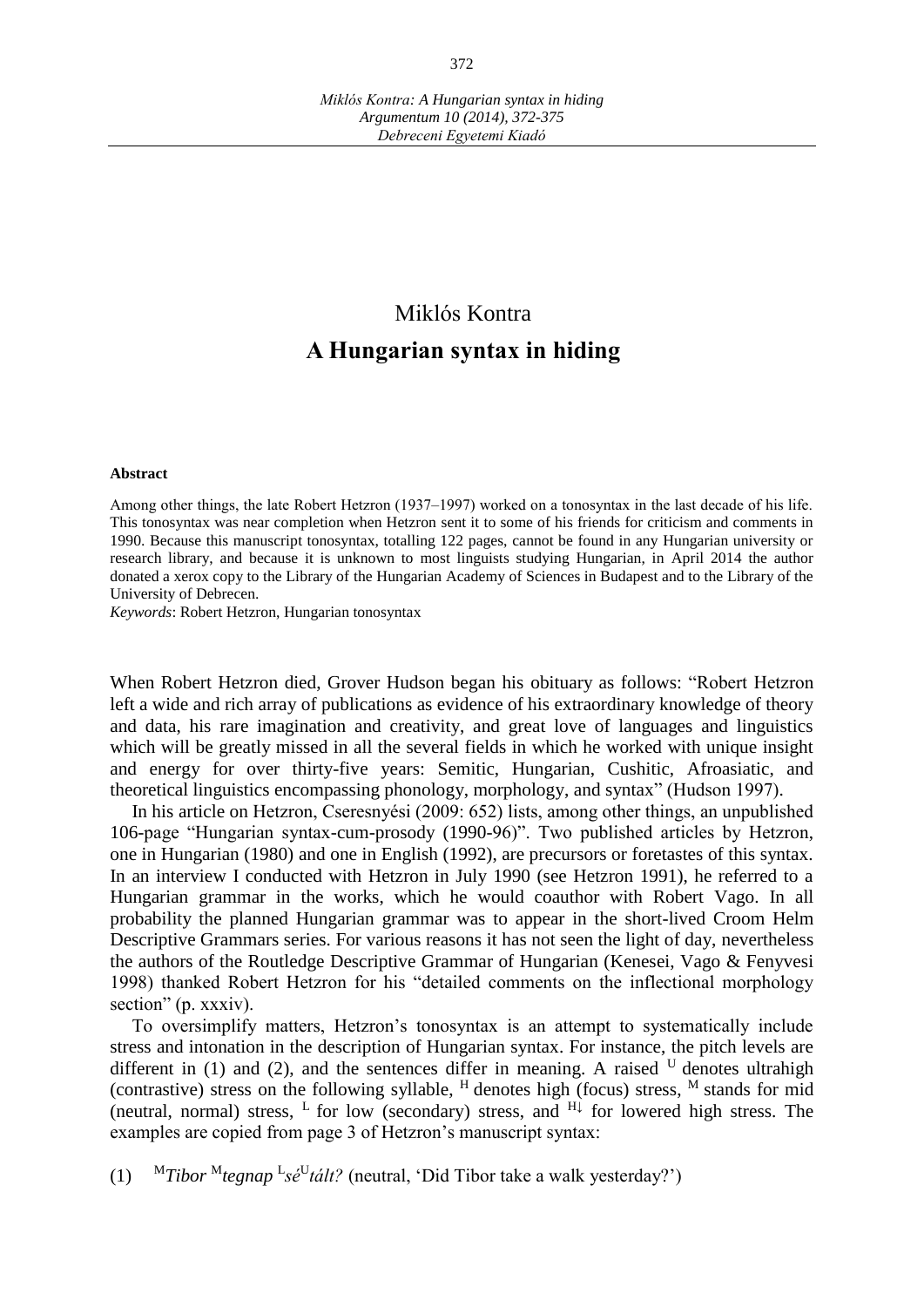373

(2) <sup>M</sup>*Tibor* H↓ *tegnap* <sup>U</sup> *sé*<sup>M</sup>*tált?* (Adverb-Focus, ʻWas is yesterday that Tibor took a walk?')

In (2) *tegnap* 'yesterday' is in Focus, but (1) is a neutral question.

I may be one of a few lucky owners of Hetzron's manuscript syntax. I have two somewhat different copies (Figures 1 and 2), both are dated Santa Barbara, California, 1990. One is titled *A Hungarian Grammar (Syntax) by Robert Hetzron*, to which *(full grammar in cooperation with Robert Vago)* is added. This copy has ix pages of front matter and 106 pages of main text. The other copy bears the title *A Concise Hungarian Syntax by Robert Hetzron*; it also has ix pages of front matter, but the main body of text is 122 pages long. The main difference between the two copies is that the first ends with Chapter 10 on Possessive Sentences, but the second also has a Chapter 11 (Emphasis, pp. 109-121), and a short Chapter 13 (Heavy Shift, pp. 121-122). A smaller difference between the two copies is a change in prosodic notation.

Hetzron's manuscript syntax is in a near-final form, not yet ready for printing, but perfect for students of Hungarian syntax who may wish to familiarize themselves with his unique analyses. As far as I can determine, there is not a single university or research library in Hungary that has a copy of Hetzron's syntax, therefore in April 2014 I donated a xerox copy to the Library of the Hungarian Academy of Sciences in Budapest and to the Library of the University of Debrecen. Readers, please spread the word.

| Acknowledgements: Imre Petruska, Ádám Sebestyén, Gabriel Wyler, Gabriella Barber,<br>Katalin Fejêr, Michael Heim, Alan S. Kaye, Katalin E. Kiss, Gábor Konéta, Ferenc Lázár,<br>Beáta Paranics, Kristina Rusnik, who ebe? |
|---------------------------------------------------------------------------------------------------------------------------------------------------------------------------------------------------------------------------|
| Vitro                                                                                                                                                                                                                     |
| A HUNGARIAN GRAMMAR                                                                                                                                                                                                       |
| (Syntax)                                                                                                                                                                                                                  |
| by                                                                                                                                                                                                                        |
| Robert Hetzron                                                                                                                                                                                                            |
|                                                                                                                                                                                                                           |
| (full grammar in cooperation<br>with<br>Robert Vago)                                                                                                                                                                      |
|                                                                                                                                                                                                                           |
|                                                                                                                                                                                                                           |
|                                                                                                                                                                                                                           |
|                                                                                                                                                                                                                           |
|                                                                                                                                                                                                                           |
| Santa Barbara, California<br>1990                                                                                                                                                                                         |
|                                                                                                                                                                                                                           |

*Figure 1*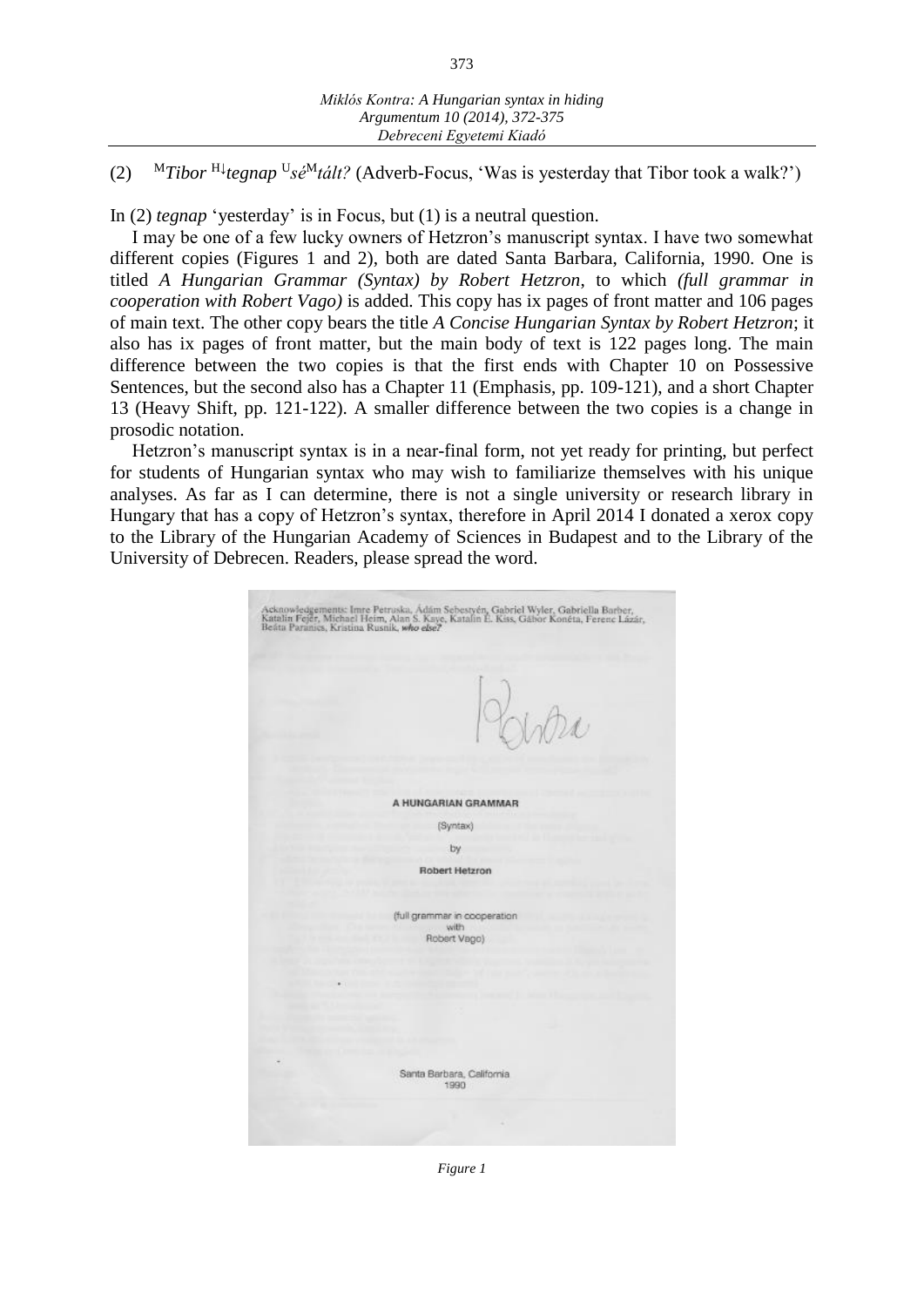*Miklós Kontra: A Hungarian syntax in hiding Argumentum 10 (2014), 372-375 Debreceni Egyetemi Kiadó*



*Figure 2*

## **References**

- Cseresnyési, L. (2009): Hetzron, Robert. In: Stammerjohann, H. (ed.): *Lexicon Grammaticorum: A Bio-Bibliographical Companion to the History of Linguistics.* Second Edition, Revised and Enlarged. Tübingen: Niemeyer, 651-652.
- Hetzron, R. (1980): Ízelítő a magyar tonoszintaxisból [A foretaste of Hungarian tonosyntax]. In: Imre, S., Szathmári, I. & Szűts, L. (eds.): *A magyar nyelv grammatikája: A magyar nyelvészek III. nemzetközi kongresszusának előadásai* [The grammar of Hungarian: Proceedings of the Third International Congress of Hungarian Linguists]. Budapest: Akadémiai Kiadó, 389-398.
- Hetzron, R. (1991): Magyarországon nem része az emberi jogoknak az eltérő nyelvészeti vélemény [Dissenting views in linguistics do not belong to human rights in Hungary]. In: Sz. Bakró-Nagy, M. & Kontra, M. (eds.): *A nyelvészetről – egyes szám, első személyben* [In linguistics: First person singular]*.* Budapest: A Magyar Tudományos Akadémia Nyelvtudományi Intézete, 63-74.
- Hetzron, R. (1992): Prosodic Morphemes in Hungarian. In: Kenesei, I. & Pléh, C. (eds.): *Approaches to Hungarian, Volume Four.* Szeged: JATE, 141-156.